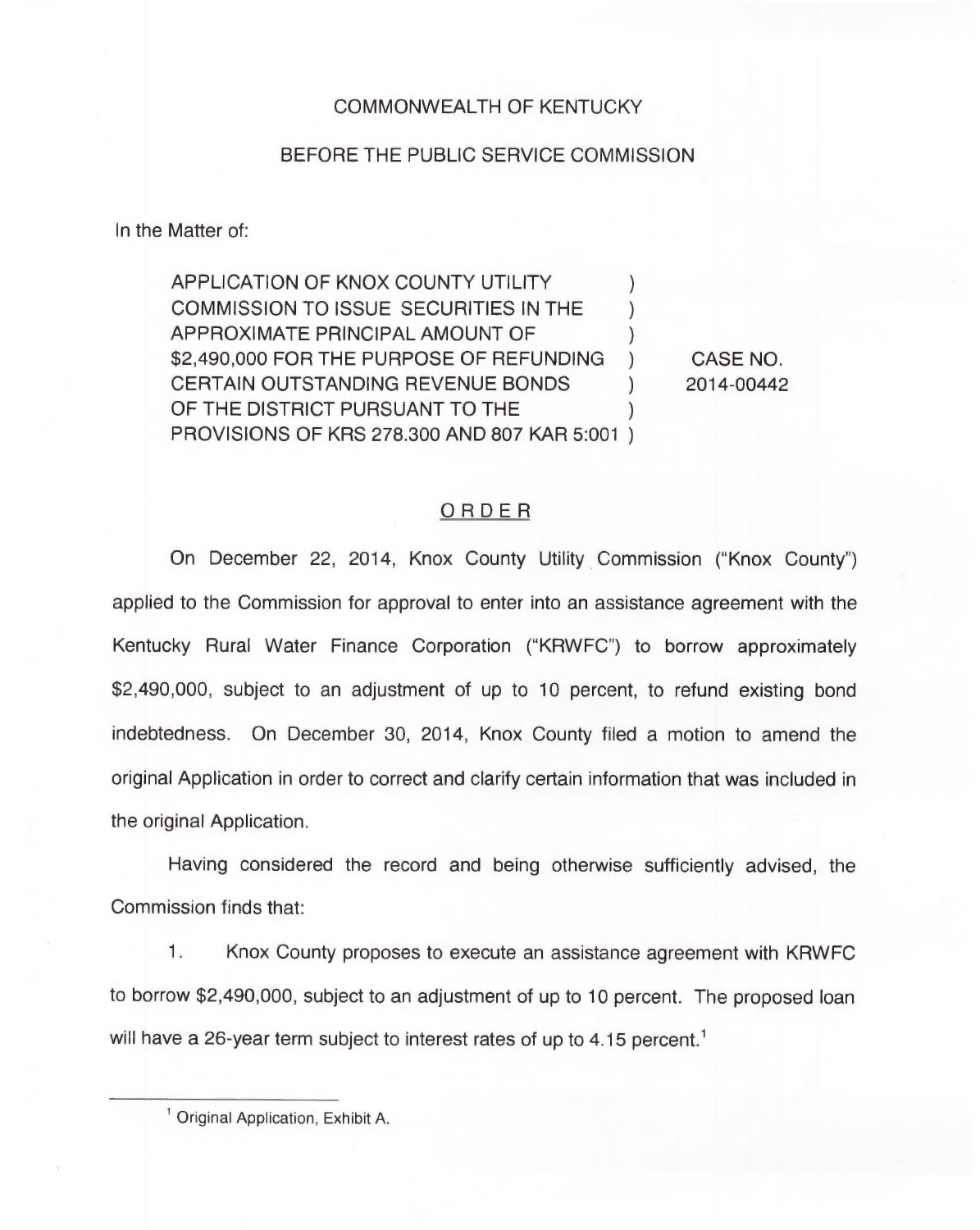2. Knox County proposes to use the proceeds from the assistance agreement to fully refund the outstanding Waterworks Revenue Bonds Series 2000, 2002, and 2002A that are held by the United States Department of Agriculture Rural Development ("RD") in the amounts of \$1,871,000, \$299,000, and \$307,000,<sup>2</sup> respectively.

3. Knox County estimates that its proposed refinancing will result in total gross savings and net present value savings of \$213,528 and \$138,045, respectively.<sup>3</sup>

4. Knox County will expend \$2,602,567 to refund the outstanding bonds and to pay bond issuance costs.<sup>4</sup>

5. County's proposed loan is for a lawful object within its corporate purpose, is reasonably necessary and appropriate for and consistent with the proper performance of its service to the public, will not impair Knox County's ability to perform that service, and is reasonably necessary and appropriate for such purpose.

 $2$  On pages 2-3 of its original Application, Knox County stated that Bond Series 2002B would also be refinanced; however, as noted on pages 1-2 of Knox County's motion to amend the original Application, the 2002B Bonds are fully retired and cannot be refinanced as a part of this proceeding. The outstanding Bond Series that are to be refinanced in this proceeding are identified in Exhibit D of the original Application by their RD loan numbers. The loan numbers are matched to the appropriate Bond Series on page 2 of Knox County's motion to amend its original Application as follows:

| <b>Bond Series</b> | Loan No.  |
|--------------------|-----------|
| 2000               | $90 - 01$ |
| 2002               | $90 - 08$ |
| 2002A              | $90 - 06$ |
|                    |           |

 $3$  Application, Exhibit C. The utility identifies "gross savings" and "net present value savings" as "net future value benefit" and "net present value benefit," respectively.

 $4$  Application, Exhibit B. \$37,350 (Total Underwriter's Discount) + \$38,850 (Cost of Issuance) +  $$2,524,373$  (Deposit to Current Refunding Fund) +  $$1,994$  (Rounding) = \$2,602,567. The sources of the funds are \$2,490,000 (Par Amount of Bonds) + \$12,957 (Reoffering Premium) + 99,610 (Existing Debt Service Funds) = \$2,602,567.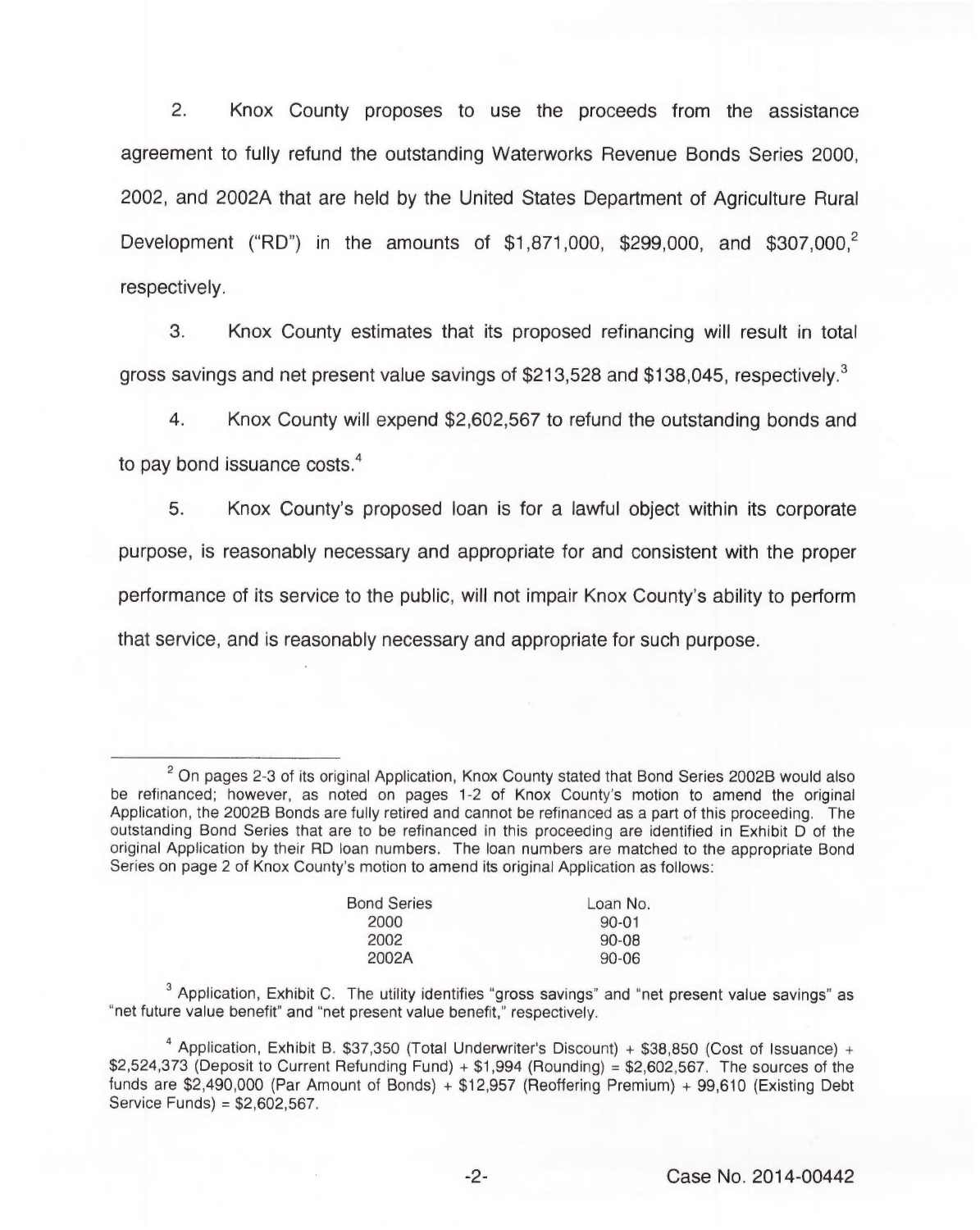IT IS THEREFORE ORDERED that:

1. Knox County's motion to amend the Application is granted.

2. Knox County is authorized to enter into an agreement with KRWFC to borrow no more than  $$2,739,000^5$  for the purpose of refunding the outstanding indebtedness, but only under such terms and conditions as will produce both positive gross savings and net present value savings.

3. If the actual terms and conditions of the agreement with KRWFC differ from those set forth in its application, Knox County shall, within 30 days of executing the loan agreement, file with the Commission amortization schedules and work papers showing the actual gross savings and net present value savings that will result from the refinancing.

4. Within 30 days of executing the proposed agreement, Knox County shall file a copy of the executed Assistance Agreement and any documents referenced in the executed Assistance Agreement that Knox County has not previously filed with the Commission.

5. The proceeds from the Assistance Agreement shall be used only for the lawful purposes specified in Knox County's application.

6. Any documents filed pursuant to ordering paragraphs 3 and 4 of this Order shall reference the number of this case and shall be retained in the utility's general correspondence file.

 $5$  \$2,490,000 x 110% = \$2,739,000.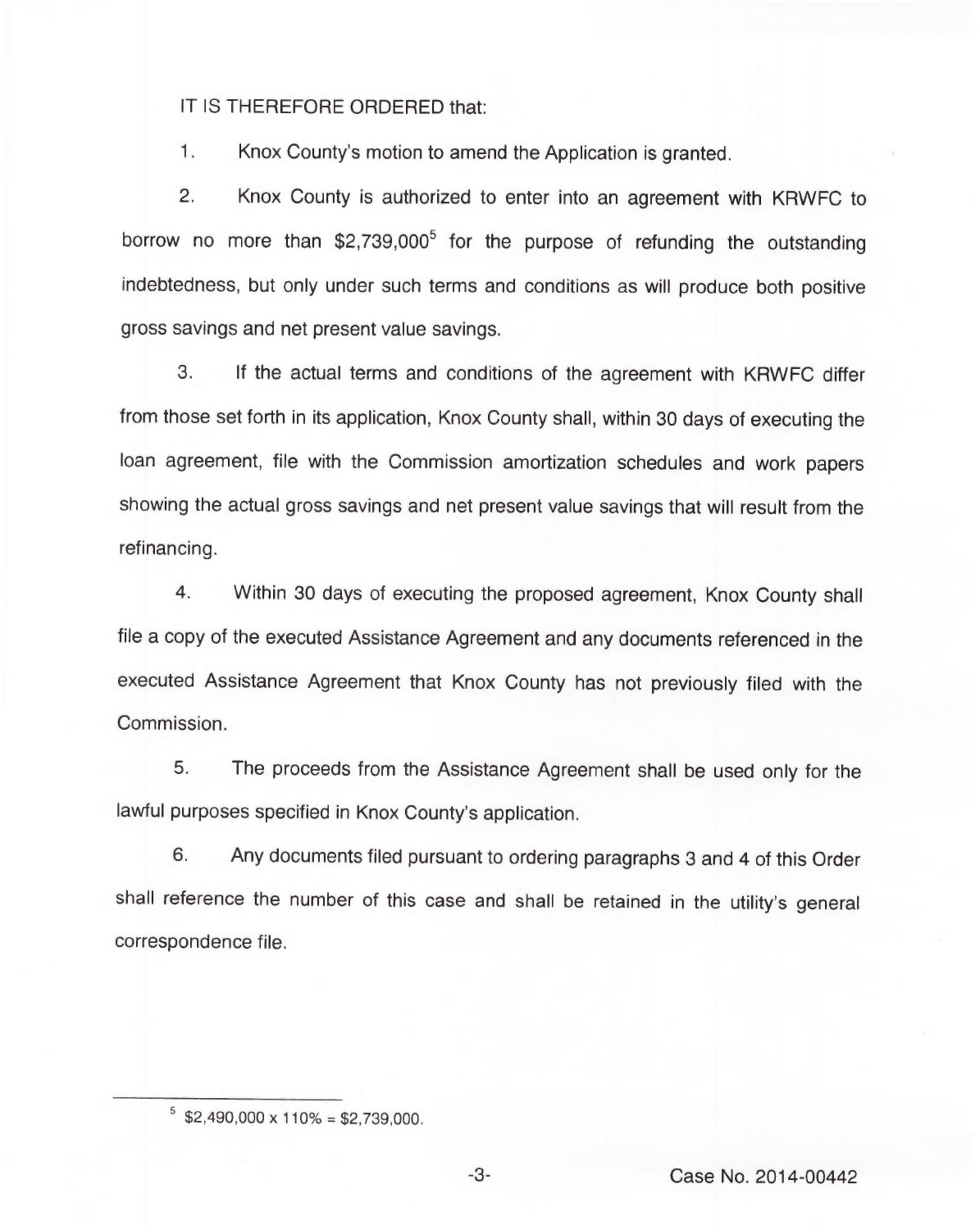Nothing contained herein shall be construed as a finding of value for any purpose or as a warranty on the part of the Commonwealth of Kentucky or any agency thereof as to the securities authorized herein.

By the Commission ENTERED JAN 14 2015 KENTUCKY PUBLIC SERVICE COMMISSION

ATTEST:

Executive Director

Case No. 2014-00442